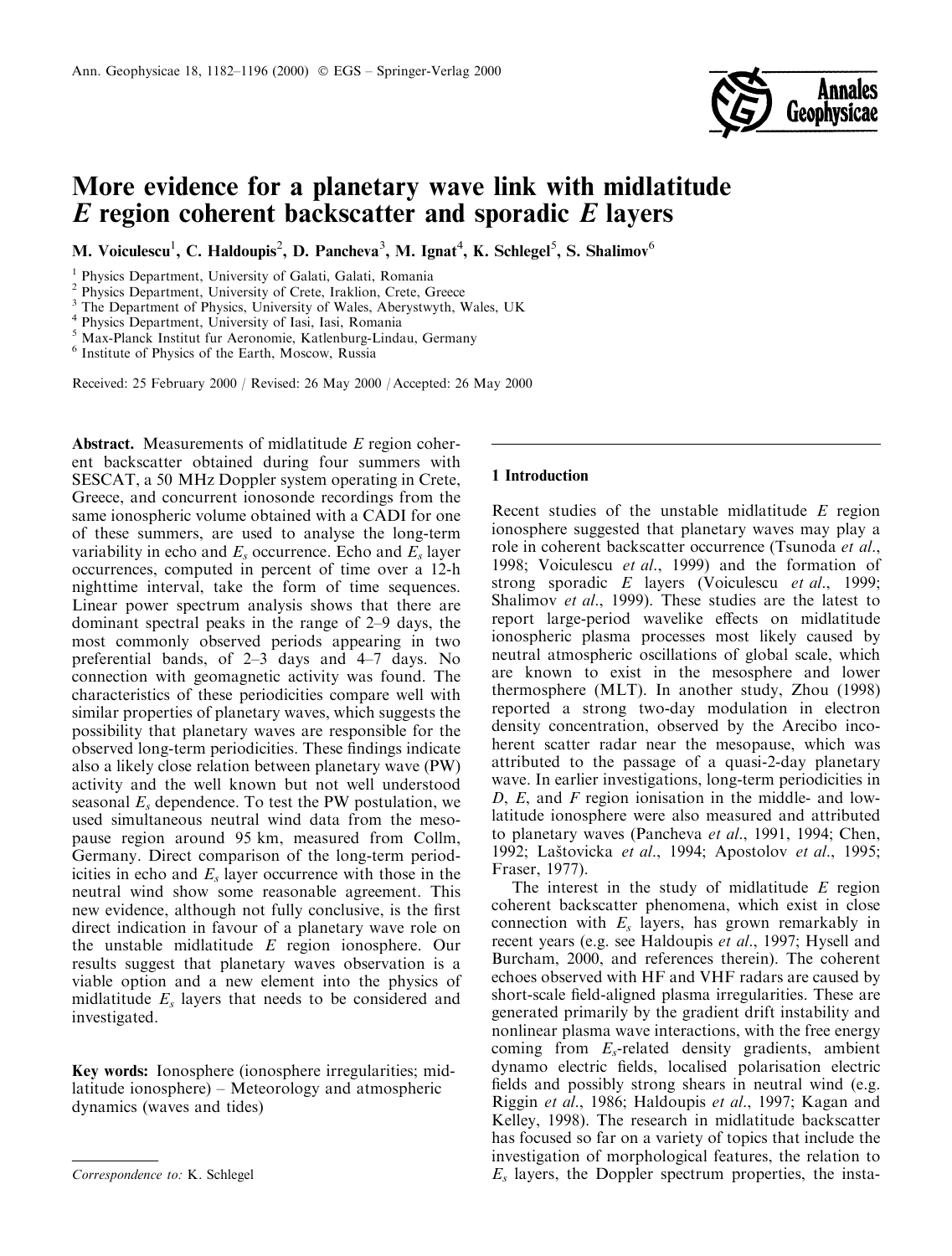bility mechanisms, the electrodynamics of the plasma, the generation of large polarisation electric fields, and the effects of neutral atmospheric motions, particularly the role played by gravity waves. The possible relationship with planetary waves is the latest topic added to the list.

Planetary waves (PW) are global scale, quasi-periodic oscillations in temperature, wind, density and pressure with periods near 2, 5, 10 and 16 days, which affect the atmospheric dynamics in the region between 80 and 150 km (e.g. see Forbes, 1994). They are either stationary, being fixed to the Earth, or travelling waves, mostly propagating zonally westward (Forbes, 1996). Although stationary PW are normally excluded above 60 km, travelling waves with periods of 2-16 days are present routinely in the  $E$  region ionosphere, especially during summer (Vincent, 1990; Jacobi et al., 1998). For example, the long-term oscillations in the meteor region wind found in radar observations are normally interpreted as signatures of travelling planetary wave motions (e.g. Müller and Nelson, 1978; Manson et al., 1987; Meek et al., 1996; Jacobi et al., 1998). Also, the existence of PW energy in the MLT region has been confirmed by incoherent scatter radars (e.g. Deng *et al.*, 1997) and space-borne sensors (Rodgers and Prata, 1981; Wu et al., 1993, 1996; Ward et al., 1996).

The recent evidence presented by Tsunoda et al. (1998) and Voiculescu *et al.* (1999), about a possible link between backscatter occurrence and travelling planetary waves, is quite intriguing and opens a new dimension in the research of the unstable midlatitude  $E$  region ionosphere and its interaction with the neutral atmosphere. In particular, the results reported by Voiculescu *et al.* (1999), which suggested that PW may contribute in the formation of strong sporadic *E* layers, introduced a new option into the long-term research of sporadic E layer phenomena. Given the close dependence of midlatitude backscatter to strong  $E_s$  (e.g. see Hussey *et al.*, 1998), a physical understanding of the relation between  $E_s$  and PW could also help explain the long-term periodicities seen in backscatter occurrence. A first step in this direction was reported by Shalimov et al. (1999), who tried to formulate precisely the PW role on strong  $E_s$ production. They presented a simplified model based on the notion of metallic ion-converging properties of horizontal wind shears associated with regions of positive vorticity within a zonally propagating planetary wave.

Obviously, the postulation of PW effects on the midlatitude  $E$  region ionosphere is an attractive new element into the physics of the relevant phenomena, which demands for additional research, both experimental and theoretical. In particular, it is important that the existence of this PW relationship is substantiated further by means of additional experimental evidence. The present study aims to serve this purpose by supplementing with more details, observations and discussions the material reported in a research letter by Voiculescu *et al.* (1999). In addition, we provide for first time some direct evidence in favour of a PW role by comparing the long-term periodicities in radar backscatter and ionosonde sporadic  $E$  layer observations

with those in concurrent neutral wind measurements at the lower  $E$  region (near 95 km) made in the European sector.

### 2 Long-term periodicities in midlatitude backscatter and  $E_s$  occurrence

The observations to be presented here were obtained with SESCAT (Sporadic E SCATter experiment). This is a continuous-wave (CW) 50.52 MHz bistatic Doppler radio experiment positioned at midlatitudes, on the island of Crete, Greece. The transmitter and receiver are separated by about 120 km and have their antenna arrays beaming northward and intersecting at  $E$  region altitudes over an ionospheric area of about 15 km in longitude and 30 km in latitude, at about 36.7°N and  $24.7^{\circ}E$  geographic and  $30.8^{\circ}$  invariant geomagnetic latitude (L shell value = 1.35, magnetic dip  $I = 52.5^{\circ}$ , magnetic declination  $D = 2.5^{\circ}$ ). The experiment was designed specifically for high-resolution measurements of coherent backscatter from field-aligned irregularities, which are believed to be generated in the presence of strong sporadic  $E$  layers under the action of the gradient drift instability (e.g. see Riggin *et al.*, 1986). For more details about the SESCAT experiment see Haldoupis and Schlegel (1993).

SESCAT can observe high-resolution Doppler spectra of the backscattered signal on a continuous basis. Because of the small operating costs, it has been run continuously for long periods of time collecting vast amounts of data which are especially suited for studying long-term variations and periodicities, a subject undertaken with the present study. The motivation was the general observation that midlatitude backscatter occurrence seemed to obey a well-defined and repeatable pattern. Very active nights with 30 to 50% in echo occurrence were followed by quiet nights of 0 to 5% echo activity, which suggested a long-term quasiperiodic behaviour of the phenomenon. This pattern can be recognised in Fig. 1 which shows in the lower panel a heavily averaged Doppler spectrogram and in the upper panel the corresponding mean Doppler velocity, for the interval from 8 to 31 July, 1995. In this plot the backscatter activity is identified with nighttime periods when a Doppler broadening is seen in the spectrogram often accompanied by an increase in the mean Doppler velocity; the rest of the apparent activity there is mainly due to meteor echoes, and aircraft reflections through antenna sidelobes.

As mentioned in the introduction, the present work supplements the results of the research letter by Voiculescu et al. (1999) referred to in the following as paper A. Although most of the results shown here correspond to additional data not considered in the analysis of paper A, some repetition was unavoidable, done for the sake of completeness.

In the search for long-term periodicities we were restricted to deal with summer nighttime periods only, because, as shown statistically by Haldoupis and Schlegel, (1996), midlatitude backscatter occurs overwhelmingly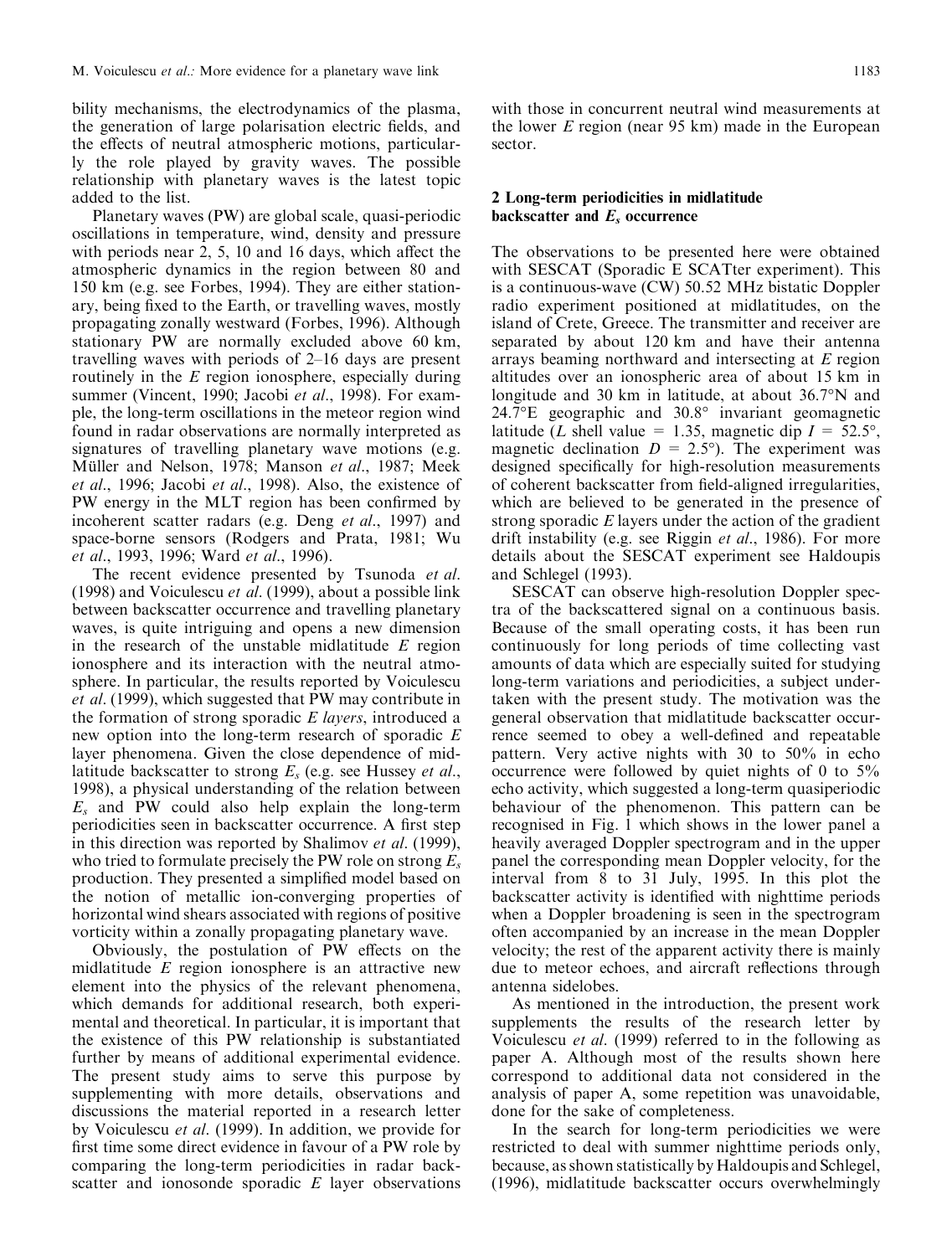

Fig. 1. A heavily averaged Doppler velocity-time-intensity spectrogram showing long-term periodicities in 50 MHz backscatter occurrence, as observed by SESCAT from 8 to 31 July, 1995. Echoes occur

in the dark hours during summer e.g. see also Tanaka and Venkateswaran (1982) and Yamamoto et al. (1992). Consequently, only the daily 12-h interval from 18 00 to 06 00 UT (UT =  $LT + 1.6$  h) has been considered in the analysis, which thereafter is referred to as "day". In line with the procedure adopted in paper A, observations were included only if echoes had signal-tonoise ratios (snr) greater than 2 dB, spectrum widths larger than  $20 \text{ m/s}$ , and lifetimes longer than  $2 \text{ min}$ , which helped avoid meteor scatter. In this work we deal only with changes in echo occurrence, whereas variations in echo intensity and in Doppler spectrum were left for a future study. An algorithm was used to measure the total duration of scatter per day in minutes and form time series for the echo occurrences expressed as percentage of the 12-h day. The analysed time intervals are listed in Table 1 for all the summers of continuous SESCAT operation. The radar operation gaps for the intervals in Table 1 represented, on average, less than about  $3\%$  of the time.

Figure 2 displays the time sequence of echo occurrence and the corresponding power spectrum for the period from June 30 to August 25, 1993. This figure is similar to Fig. 1 of paper A for the summer of 1995. It shows a pronounced daily variability in backscatter with periods ranging from two to several days, as evidenced

during times of Doppler broadening often followed by enhancements in the mean Doppler velocity shown in the upper panel. The continuum is due to meteor scatter and aeroplane reflections

Table 1. Intervals of SESCAT observations

| Year | Analysed interval |
|------|-------------------|
| 1993 | $29.06 - 30.09$   |
| 1995 | $19.06 - 31.08$   |
| 1996 | $13.06 - 3.10$    |
| 1997 | $23.06 - 18.08$   |

from the normalised Fourier power spectrum in the lower panel; the spectrum shows two dominant bands of periods, that is, from 2 to about 3 days and 4 to 7 days. Also, a careful inspection of the time series in Fig. 2, shows that prevailing periods change as time progresses from June to September, so that intervals of 10 to 20 days characterised by a certain period, are followed by intervals dominated by a different period. This was confirmed by spectrally analysing sequential sub-intervals in order to determine the dominant period in each of them, which then, was applied to fit the occurrence sequence with a sinusoid of a fixed period but of adjustable phase and of arbitrary amplitude.

The sinusoidal fittings for sequential subintervals of the 1993 data are summarized in Fig. 3, which is similar to Fig. 2 in paper A for 1995, and Fig. 6 for 1996, which is to be discussed later. The results of the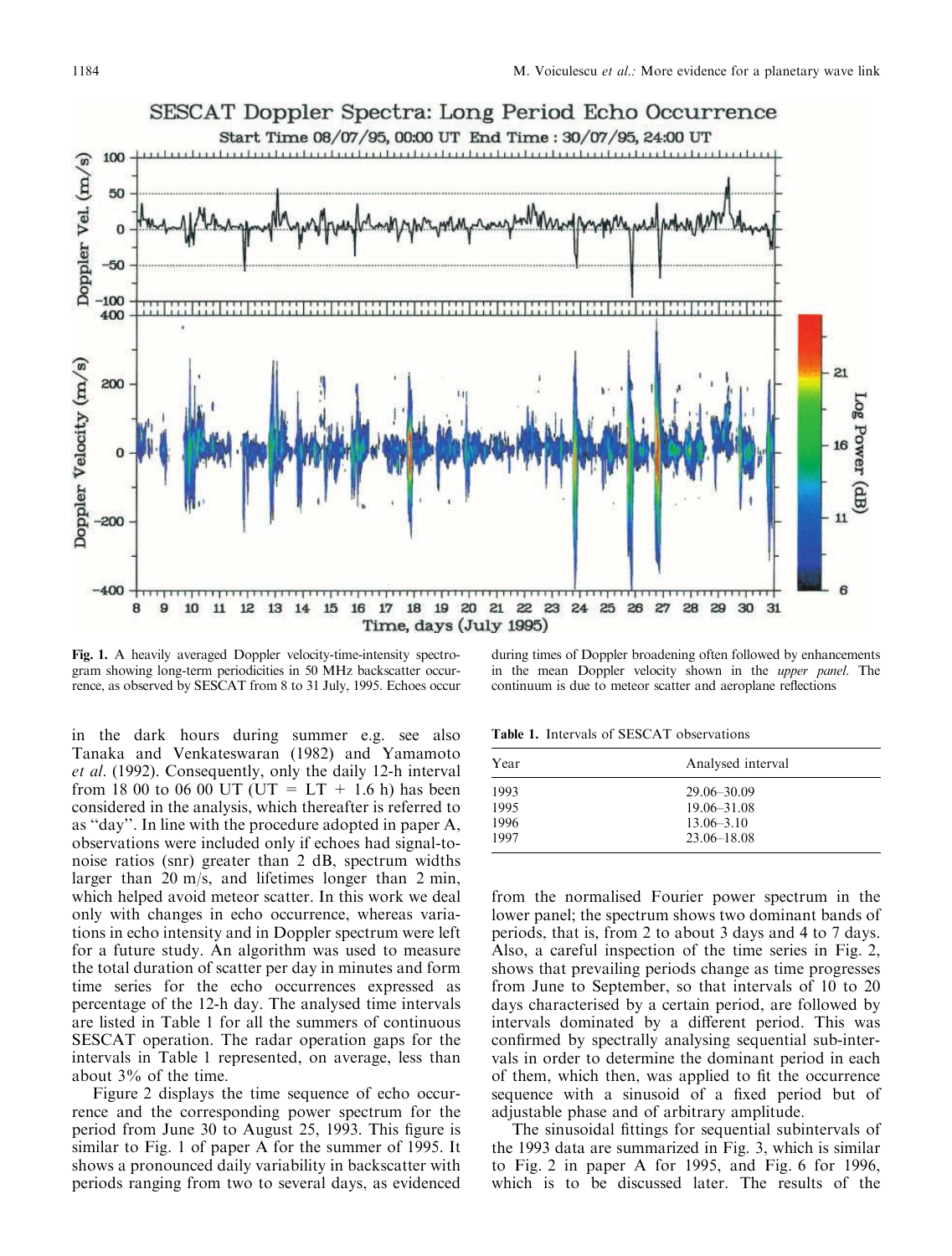



Fig. 3. Sequential time series (solid line) and fitted sinusoids (dashed lines) with dominant periods for the daily backscatter occurrence during the summer of 1993, from June 29 to the end of September. The small occurrences observed during September are significant

analysis for the entire data set have identified a number of dominant periods for an equal number of corresponding subintervals, which are all listed in Table 2. Except for the case of a rather long period of 9 days in 1997, the rest can be grouped into two bands, that is the 2 to 3 days and the 4 to 7 days band. Although these values are approximate, they do emphasise the existence of a repeatable pattern of a few days-long periodicities in backscatter occurrence. Another interesting aspect that emerges from Table 2 on the average is an apparent decrease, followed by an increase of the

period as we move from the beginning to the end of the summer. This trend is better emphasised with Fig. 4, which is a summary plot for all four summers showing the appearance of the observed dominant periodicities as a function of day in summer. Note that the few gaps in the 1996 sequence of backscatter occurrence were interpolated based on the sporadic  $E$ sequence which was continuous (see Fig. 5) for the entire summer.

Besides the SESCAT observations, ionosonde measurements were also available concurrently for one of the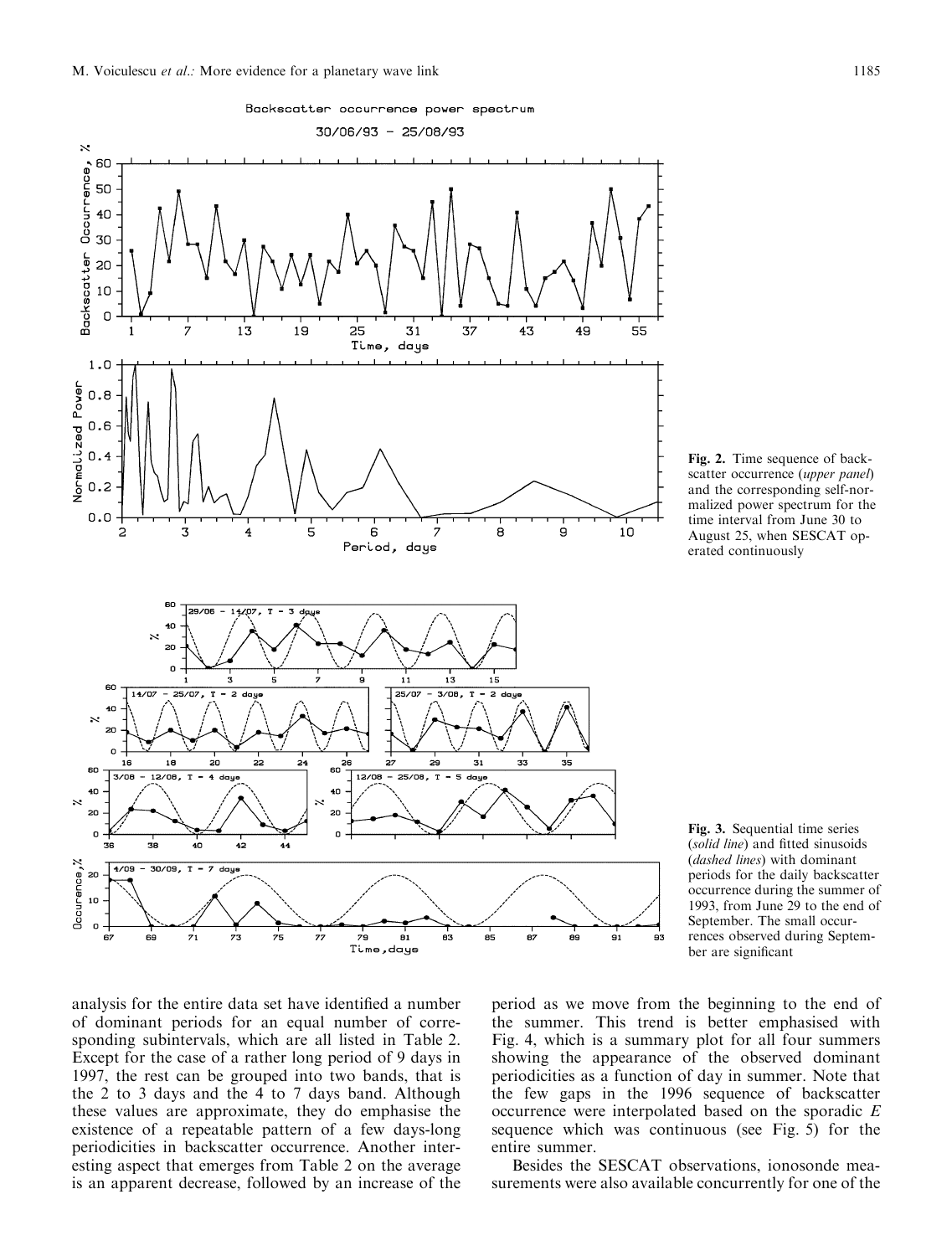1996

1997

occurrence Year Time interval  $T$  (days) 1993 29.06-14.07  $3.0$  $14.07 - 3.08$ 2.0  $4.0$  $3.08 - 12.08$ 12.08-25.08 5.0  $4.09 - 30.09$ 7.0  $4.0$ 1995  $19.06 - 1.07$ 

 $2.07 - 13.07$ 

14.07-22.07

 $1.08 - 29.08$ 

 $5.07 - 19.07$ 

23.07-7.08

 $23.06 - 2.07$ 

 $19.07 - 8.08$ 13.08-4.09

 $4.09 - 3.10$ 

23.06-6.07  $6.07 - 26.07$ 

 $27.07 - 18.08$ 

2.5

 $20$ 

 $4.5$ 

6.5

6.0

 $2.0$ 

 $3.0$ 

6.0

6.5

 $2.5$ 

9.0

5.0

Table 2. Predominant periods of wave-like variations in echo



Fig. 4. Plots summarising the dominant periods and their change with time during summer from June 1 to September 30, as observed by SESCAT during its operation in the summer of 1993, 1995, 1996 and 1997

summers included in this study. From June 23 to October 3, 1996, a Canadian Advanced Digital Ionosonde (CADI) was operating in the island of Milos, nearly below SESCAT viewing region, recording ionograms

every 2 min during the night from 18:00 to 06:00 hours LT. Given the close relationship that exists between coherent backscatter and strong sporadic  $E$  layers (e.g. see Hussey *et al.*, 1998), an effort was made to investigate whether the long period variations observed in backscatter were also present in the occurrence of intense sporadic  $E$  layers. To be consistent with the methodology applied to our previous analysis, the total duration of strong sporadic  $E$  layers with layer top-frequencies  $f_t E_s$  > 5 MHz was measured in minutes and the  $E_s$ occurrence was computed as percentage of time. Actually, the analysis described here was also presented in paper A, but there only part of the available data were used, that is, the interval from July 7 to August 27, 1996 when operation gaps in SESCAT data were minimal.

Figure 5 shows the time sequences for strong  $E_s$  and 50 MHz echo occurrences, superimposed on the same plot for direct comparison. As anticipated, the two sequences compare quite well, which is a confirmation of the close relationship that exists between the two phenomena. Of course, what is of interest here is not so much the good correlation between occurrences, but the important implication that the same long period variations shown to exist in midlatitude backscatter are also present in the occurrence of strong  $E_s$  as well. This conclusion is reinforced by Fig. 6, which was produced in the same way as Fig. 3, that is, by using a subinterval power spectrum analysis to find the dominant period and then fit this sinusoid to the time series of that interval by adjusting its phase. Although we used only  $E_s$  occurrence sequences to find the dominant periods, the sequences of echo occurrence are also superimposed in Fig. 6 for comparison. The good agreement between the sinusoids and the measured time series shows that both, strong  $E_s$  and 50 MHz echo occurrences are characterised by the same long-term variability with periods in the range from two to several days. We believe that this is an important finding, with respect to the observed properties of midlatitude sporadic  $E$  layers, not reported before in the open literature.

To investigate if there is a relation with similar longterm periodicities in geomagnetic activity, the time series of the daily averaged  $K_p$  index, corresponding to all four SESCAT data intervals, were formed and correlated with the echo occurrences. The results of this comparison indicated no correlation between the two phenomena. As an example, Fig. 7 shows the time series for echo occurrence of  $K_p$  for the summer of 1995 and the corresponding correlation scatter plot, both showing a rather poor relation between the two variations. The same picture applies for the other summers as well. Specifically, the computed linear correlation coefficients (*r*) were found to be rather small and mostly negative; *r*-values were equal to  $-0.12$ ,  $-0.04$ , 0.26 and  $-0.16$  for the summers of 93, 95, 96 and 97, respectively. This lack of correlation is actually anticipated because past studies indicated no relation between midlatitude coherent backscatter and magnetic activity, e.g. see Haldoupis and Schlegel, (1996), and also between magnetic activity and sporadic  $E$  layer occurrence (e.g. see Whitehead, 1989 and references therein).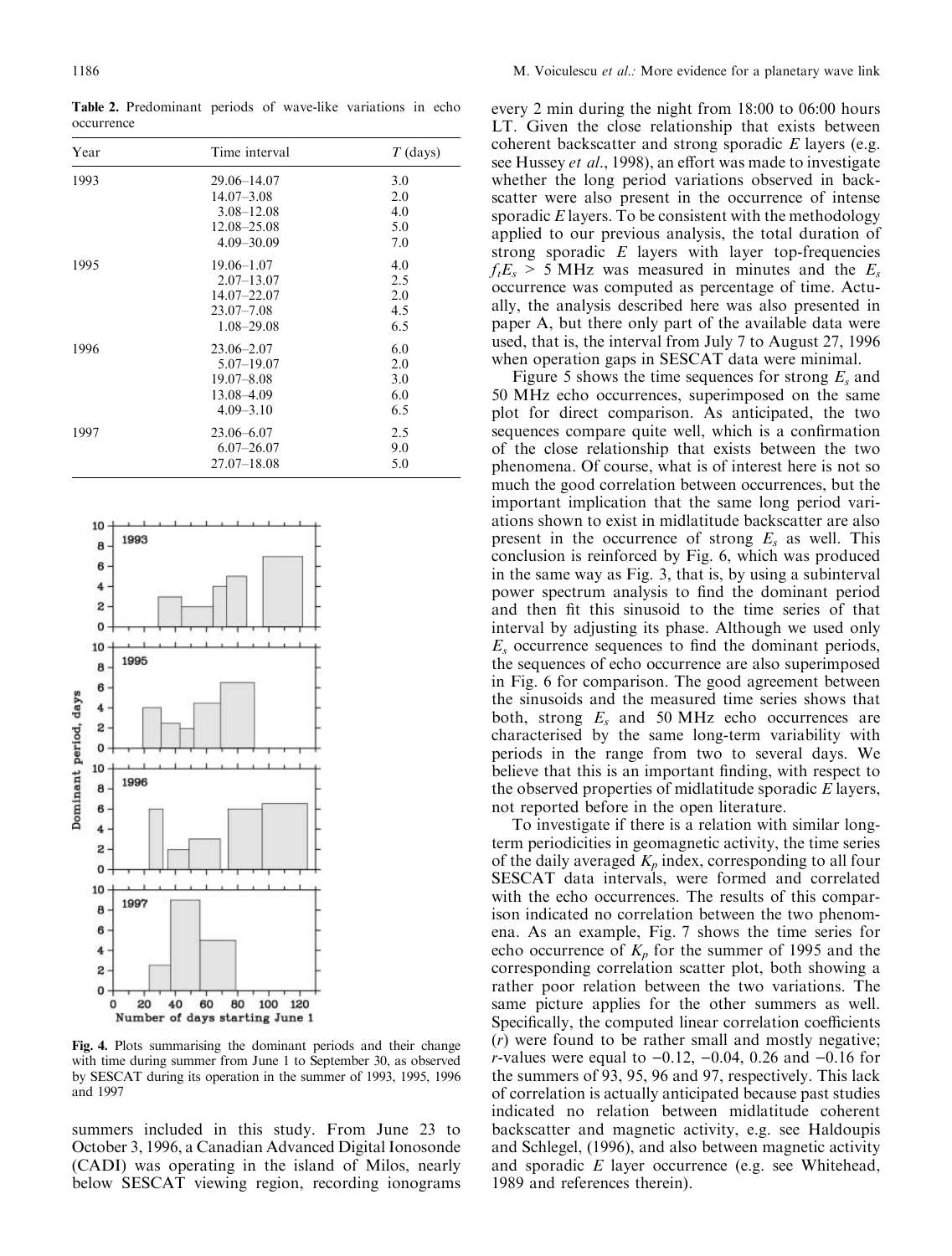

Fig. 5. Time sequences of 50 MHz echo occurrence observed by SESCAT (solid lines) and strong sporadic  $E$  layer occurrence observed by CADI continuously from June 23 to October 3, 1996. Both time sequences correlate well as a result of the close relationship that exists between the two phenomena. The long-term periodicities in both sequences have periods that compare well with planetary wave periods



# 3 A possible relation with planetary waves

The observed long-term periodicities in backscatter and  $E_s$  occurrences prompted Voiculescu et al. (1999) to suggest a possible link with planetary waves. This option was inferred indirectly from comparisons with published results on PW morphological properties and other observational characteristics. In this section we present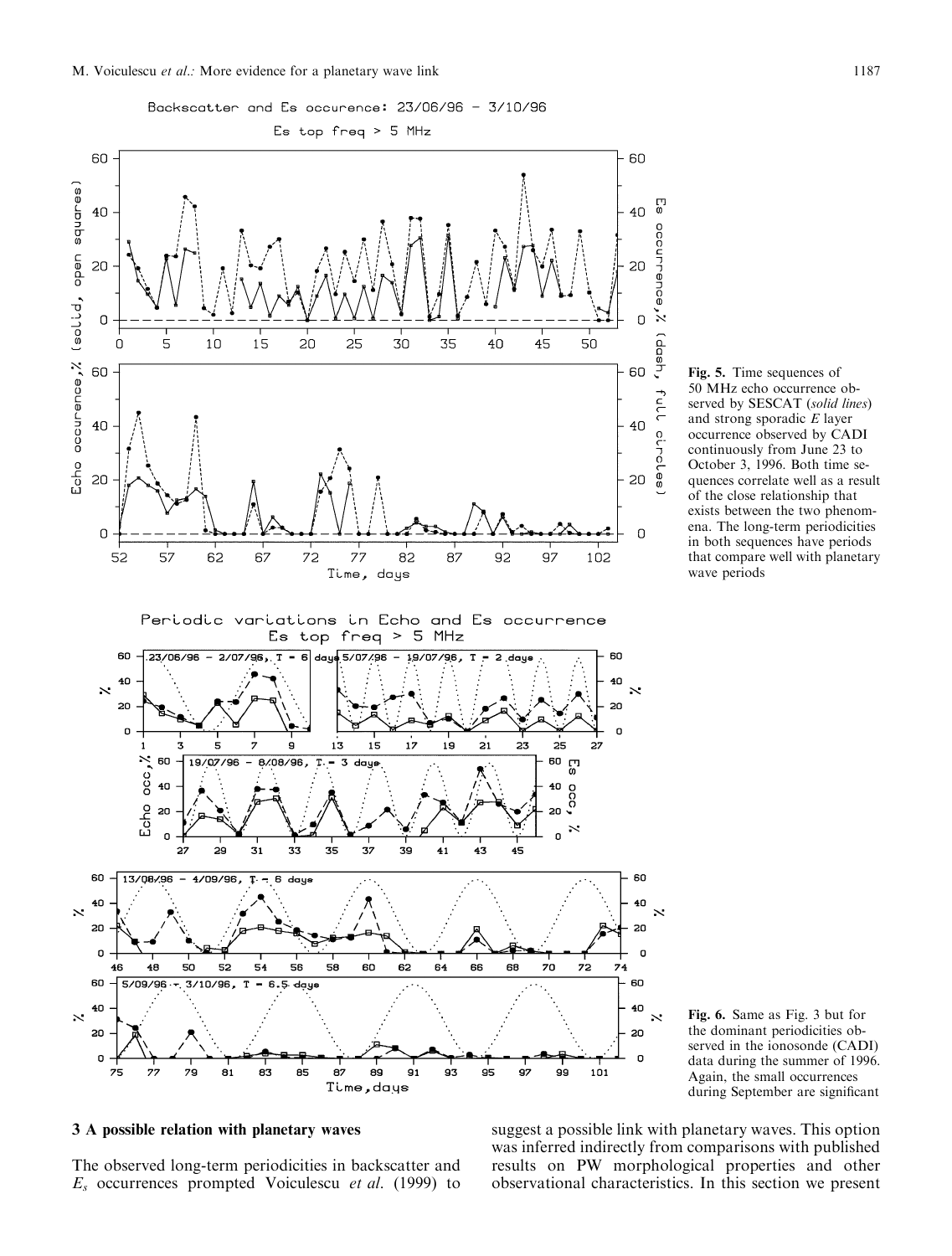





more details about how basic PW characteristics compare to our observations.

Although PW activity exhibits interannual variations with respect to the dominant periods, wave amplitudes, duration, and seasonal occurrence (e.g. see Meek et al., 1996; Jacobi *et al.*, 1998), they seem to have some wellestablished properties. First of all, the PW spectrum has two components, the stationary and the travelling modes, the last one having typical durations of 15–30 days (Vincent, 1990; Jacobi et al., 1998). Contrary to the stationary mode, travelling PW are less vulnerable to reflection and absorption by a shear in the mean wind which makes them potentially more important in the lower thermosphere (e.g. see Meek *et al.*, 1996; Forbes, 1994; Salby, 1981, 1984), whereas their existence in the lower E region has been confirmed by several observations (e.g. Williams and Avery, 1992; Meek *et al.*, 1996; Müller and Nelson, 1978; Manson et al., 1987, among others). Travelling PW are considered as evanescent solutions of the Laplace tidal equation for an isothermal, non-disipative atmosphere. They are identified as normal rotational Rossby modes, propagating westward with phase velocities in the range from  $5$  to  $40 \text{ m/s}$ (Forbes, 1996; Holton, 1982). At times when stationary wave activity is reduced, as it is often the case in summer (Charney and Drazin, 1961; Holton, 1982), travelling waves, known as the "quasi-2 day", "quasi-5 day", and "quasi-10 day" period waves, dominate the PW spectrum.

The "quasi-2 day wave" (QTDW), with periods of 1.8-2.5 days, is a manifestation of the mixed Rossbygravity  $(3,0)$  mode. These waves last from 10 to 30 days and can reach amplitudes from about 15 to 40 m/s, which makes them the strongest signal in the PW time scale range (Jacobi et al., 1998). Although the QTDW might appear once, twice or not at all during a season (Meek *et al.*, 1996), it is the most regular travelling PW in summer. The QTDW energy peaks in summer after solstice and drops sharply after middle of August moving towards a minimum near equinox, and reaching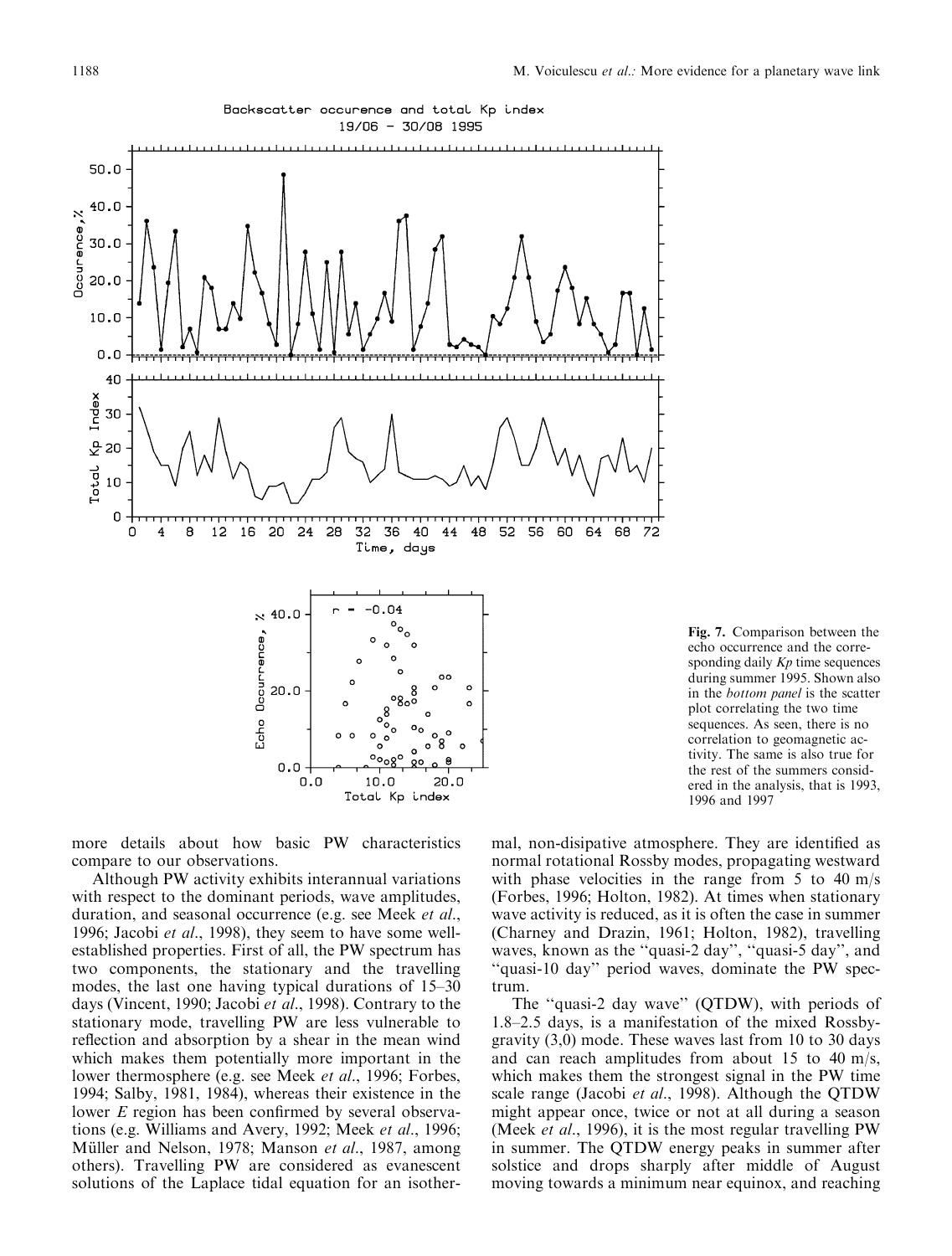a second, much weaker, peak in winter. (e.g. see Harris, 1994; Müller and Nelson, 1978; Clark et al., 1994; Meek *et al.*, 1996). As pointed out in paper A, the QTDW properties are consistent with the variations in backscatter and sporadic  $E$  layer occurrences.

Periods of 4–7 days relate to the "quasi-5-day wave". identified as Rossby  $(1,1)$  mode. Although its activity can be enhanced during the entire summer, the general pattern is characterised by maxima in early summer (May) and late summer (August/September) (Manson *et al.*, 1987; Jacobi *et al.*, 1998) with quasi-two day waves dominating in between. Interestingly, the change of the prevailing periods with time, seen in most of our data (e.g. see Fig. 4), is in fact a general trend for the maximum of the PW activity. Our data displays larger period (4–6 days) variations in early summer, succeeded by smaller period  $(2-3$  days) ones around and after solstice, which then are followed by larger period (5 to 6 days) variations in late summer. The only observed periodicity departing from this pattern was the 9-day oscillation found in the July 1997 backscatter. This single periodicity could be the signature of a "quasi-10day" wave, which, although it's maximum occurs mostly in early spring or late autumn (Manson *et al.*, 1981; Jacobi et al., 1998), it also may dominate, occasionally, the PW spectrum for part of the summer (Jacobi et al., 1998).

The PW energy could relate somehow to the generation of midlatitude echoes. For example, echo occurrences are observed to be less than 15% for large period variations whereas high echo occurrences of 30 to 50% are identified with time intervals dominated by periods between 2 and 5 days, maximum. This seems to be in line with PW observations suggesting that shorter period waves have larger amplitudes, for example amplitudes of  $15-30$  m/s characterise the quasi 2-day wave, as compared to 5–10 m/s for the quasi 10-day wave (Jacobi et al., 1998).

Another indirect evidence in support of a possible PW role for strong  $E_s$  layer generation is the similitude between the seasonal morphologies of the two phenomena. As has been known for many years (e.g., Whitehead, 1989), strong midlatitude  $E_s$  layers occur overwhelmingly during summer having a pronounced maximum after solstice. This observation, which cannot be explained by wind shear theory, constitutes a longstanding problem in  $E_s$  research. As discussed in paper A, and also by Shalimov et al. (1999), there is a striking resemblance between the PW climatology and seasonal  $E<sub>s</sub>$  dependence which strengthens the possibility of PW effects on strong  $E_s$  generation and backscatter occurrence. To emphasise this we provide here Fig. 8, reproduced from Shalimov et al. (1999). Figure 8 shows the annual occurrences of midlatitude  $E_s$  (from Sprenger, 1981) and 50 MHz backscatter (from Haldoupis and Schlegel, 1996), superimposed on the annual variation of the zonal and meridional QTDW mean amplitude, computed from Fig. 1 of Jacobi *et al.* (1998). As seen, all three seasonal variations are fairly similar.

Based on indirect evidence, we conclude that the characteristics of long-term variations in the observed  $E_s$ 



Fig. 8. Comparison of seasonal morphologies between midlatitude sporadic  $E$  (solid line), coherent backscatter at 50 MHz (dashed line), and of the quasi-two-day wave zonal and meridional mean wind component (open and solid triangles). Note that these curves are compiled here from independent measurements not necessarily during the same time intervals. As seen, there is good correlation between all seasonal dependences (from Shalimov et al., 1999)

and backscatter occurrences (dominant periods and their changes with time, duration of periodicities, and seasonal characteristics) compare well with corresponding PW properties. Nevertheless, the best evidence in support of a relation between these phenomena can come only from a direct comparison between concurrent data. A first comparison of this type is presented in the following section.

#### 4 Comparison with simultaneous planetary wave data

Here, the periodicities found in SESCAT backscatter and CADI  $E_s$  occurrences are compared directly with concurrent long period wind oscillations observed during the summers of 1995 and 1996 in central Europe. The neutral wind data, which refer to the mesopause region near 95 km height, were obtained in Collm, Germany ( $52^{\circ}$ N, 15 $^{\circ}$ E) by using radio wave absorption measurements of ionospherically reflected sky waves of commercial radio transmitters in the LF range. For details about the Collm measurements, the measuring technique, and the data reduction method, see Jacobi et al. (1998). The final wind data analysed in the present study are averaged daily values of the zonal and meridional wind, measured, for summer days, mainly at twilight and at night. The latter is, in a way, advantageous for the present comparison because both our backscatter and  $E_s$  data resulted from nighttime measurements.

In comparing the ionospheric measurements in Greece with mesopause neutral wind observations from Germany, we are aware of the large distance between the sites, which could introduce spatial discrepancies. These, however, are not expected to be crucial because PW are large-scale atmospheric variations of global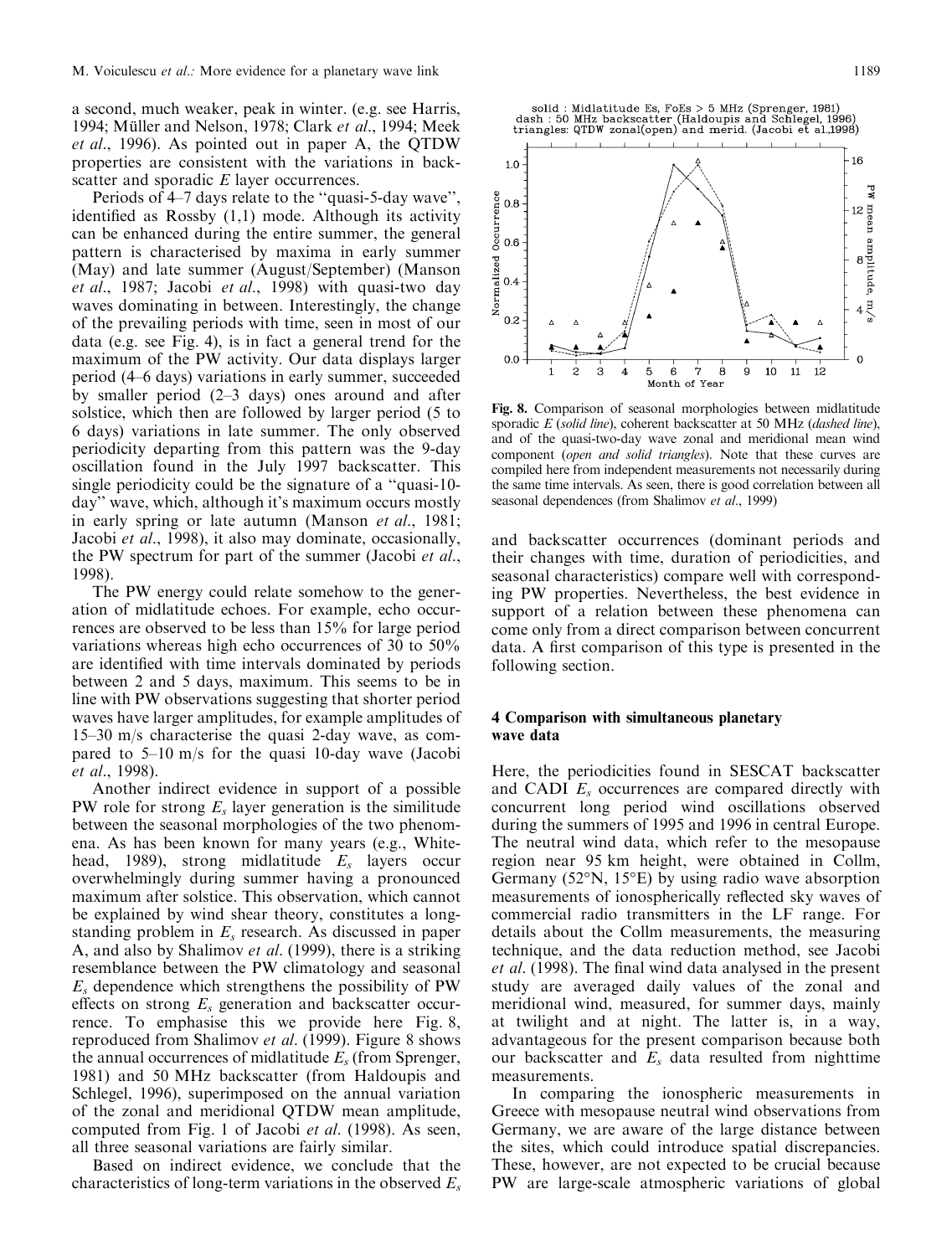character having typical horizontal scale lengths of 7000–10 000 km, that is, much larger than the distance between the sites. More specifically, the difference in longitude between central Crete and Collm corresponds to about 1000 km, thus for a westward propagating PW with a typical phase velocity of 80 km/h the resulting time lag is of the order of 12 hours, which is only a fraction of the PW periods. Also, the meridional distance of about 1800 km between the two locations should not have a serious effect in this comparison because PW occupy larger latitudinal sectors. On the other hand, however, one cannot exclude completely space discrepancies between the two data sets because the PW meridional and zonal components are known to exhibit spatial differences. For example, the QTDW is elliptically polarised, with its meridional component being larger (sometimes by a factor of 2) than the zonal one (Clark *et al.*, 1994). Both components have a latitudinal dependence: the meridional component maximises at the equator and decreases with increasing latitude, whereas the zonal component, minimal at the Equator and high latitudes, reaches its maximum at about  $30^{\circ}$ N (Salby, 1981). The situation reverses for the quasi 5-day wave; the zonal component dominates over the meridional one, reaching its maximum at low latitudes (Geisler and Dickinson, 1976; Raghava et al., 1995).

In the present analysis we used simultaneous neutral wind data sequences for the same time intervals when continuous SESCAT backscatter and CADI sporadic E occurrences were measured for 1995 and 1996, respectively. With respect to Collm data, we analysed time series for the zonal (u) and meridional (v) wind components, and the total wind kinetic energy, which is proportional to  $u^2 + v^2$ . The presumption that PW play a role in the occurrence of backscatter and strong  $E_s$  layers does not imply necessarily that PW is the only prerequisite for the generation of E-region irregularities. Even if there were no spatial differences, one should not expect an exact coincidence between the ionospheric and the neutral wind long-term periodicities. Therefore, in the analysis we compare period-bands rather than exact periods.

All concurrent data sequences, which are time series of mean daily values, were analysed the same way in order to obtain period-time-intensity (PTI) spectrograms, which then are simply compared one against the other in order to assess qualitatively their degree of resemblance. The spectrograms were obtained by Fourier transforming the first 20-point time series segment to get the amplitude spectrum and then repeating this by sliding the 20-point window along the entire summer interval by one day at a time. This method of dynamic spectral analysis (known also as a short-time Fourier transform) has the disadvantage of not allowing always distinction between a signal representing, say, the sum of two concurrent components with different frequencies from a signal consisting of the same components occurring consecutively within a given time window. In other words, the information cannot be confined always in the time frame it occurs since the short-time

Fourier transform, similarly to the ordinary Fourier transform, also spreads information about the localised features over all frequencies making it impossible to confidently localise these features. Nevertheless, the method is useful in identifying approximately the main periodicities in the signal and how they develop in time, and is more suitable in the search for concurrent periodicities in two independent time sequences, as is in our analysis. Since we are interested in identifying typical PW periodicities, in the analysis we considered periods between the Nyquist period of 2 days and a maximum of 10 days. Each spectrogram presents amplitude spectrum, measured in the same units as the analysed time series.

Figure 9 shows the concurrent spectrograms of strong  $E_s$  occurrence (bottom plate) measured in Milos and zonal neutral wind measured in Collm (top plate), from June 19 to September 30, 1996. The zonal wind spectrogram was chosen here, because, according to a mechanism presented by Shalimov et al. (1999), which is discussed later, PW could contribute in the formation of strong  $E_s$  mostly through a horizontal shear in the zonal wind. On average, the two spectrograms compare quite well, in the sense that most of the long-term periodicities seen in  $E_s$  occurrence are present approximately in the zonal wind as well. The CADI spectrogram shows a 5-day band wave at the beginning of the interval, which also exists in the zonal wind, whereas a  $7-8$  day periodicity is also present in both PTI plots up to the middle of July. This activity is followed by periodicities in the 2- to 4-day period band existing in both spectrograms throughout July and the first part of August. The second half of the summer interval under analysis is characterised in both time sequences by longer period variations, mostly in the 5- to 7-day band which become rather dominant after about middle of August. In addition, a clear tendency is evident in both PTI plates for the periods to increase as time progresses from mid July to the end of September, when finally a 7- to 8-day periodicity dominates both phenomena. Overall, we can state that there is a good deal of similarity between the prevailing periodicities. This is certainly promising since it is supportive of a PW role in  $E_s$  formation, but it cannot be fully conclusive before more comparisons are made.

The situation for the summer of 1995 is resumed in Fig. 10, where the spectrograms are shown of SESCAT echo occurrence (bottom) and neutral wind kinetic energy (top). Here we present and compare the wind kinetic energy spectrogram, instead of the individual wind component ones, because it is representative of the total PW intensity and combines the periodicities in both the zonal and meridional components thus providing an integrated and more general picture. Again, the comparison here focuses on broader period bands rather than the exact periods. As seen, there is some general agreement between the two PTI plots with the variations in echo occurrence comparable in terms of dominant period bands and lifetimes with the PW periodicities that characterise the neutral wind. From the beginning of the time interval till about middle of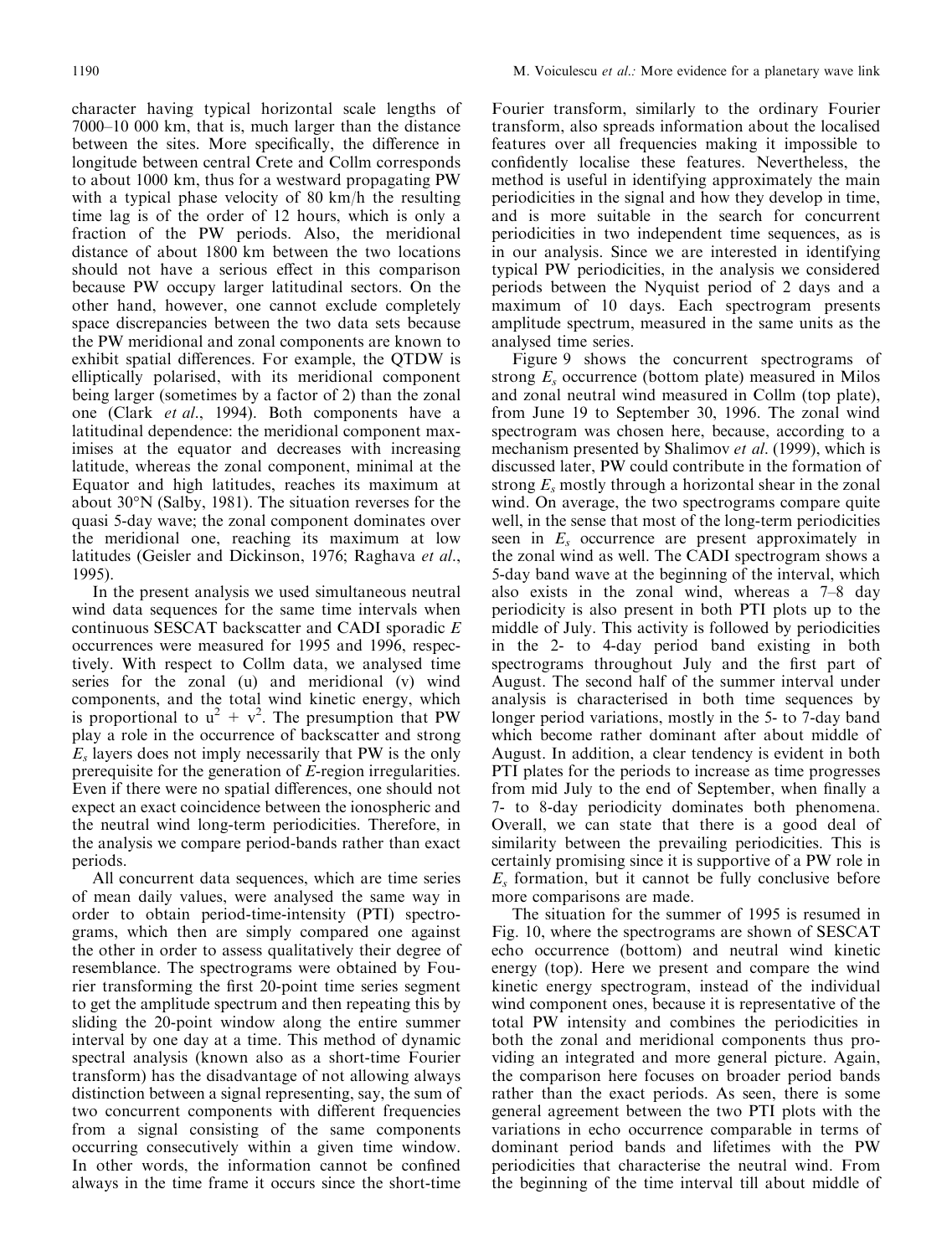

August

TIME (23.June-30.Sep.1996)

Fig. 9. Simultaneous spectrograms (period-time-intensity), for the period from June 23 to September 30, 1996, of strong sporadic  $E$  layer occurrence (bottom panel) observed with CADI in central Aegean, Greece, and of the zonal neutral wind component (top panel) at about 95 km height measured from Collm, Germany

July both spectrograms are dominated by short period variations in the 2- to 5-day band. They are followed by a longer-period activity, in the 4- to 7-day band, which dominates both PTI plates for nearly one month, from about middle July until the middle of August. Also seen in the neutral wind energy, is an 8- to 9-day periodicity, which is only partially present in the backscatter sequence. Finally, the end of the summer interval under examination is occupied mostly by a longer period

July

3

June

variation, in the 7- to 10-day band, which is present in both spectrograms, although not exactly coincident in time.

September

In brief, we conclude that a reasonable general agreement is present between the PW periodicities in neutral wind and the concurrent variability in backscatter occurrence, but this agreement is certainly not exact. The latter is, however, to be expected given the shortcomings of our analysis as well as the diversity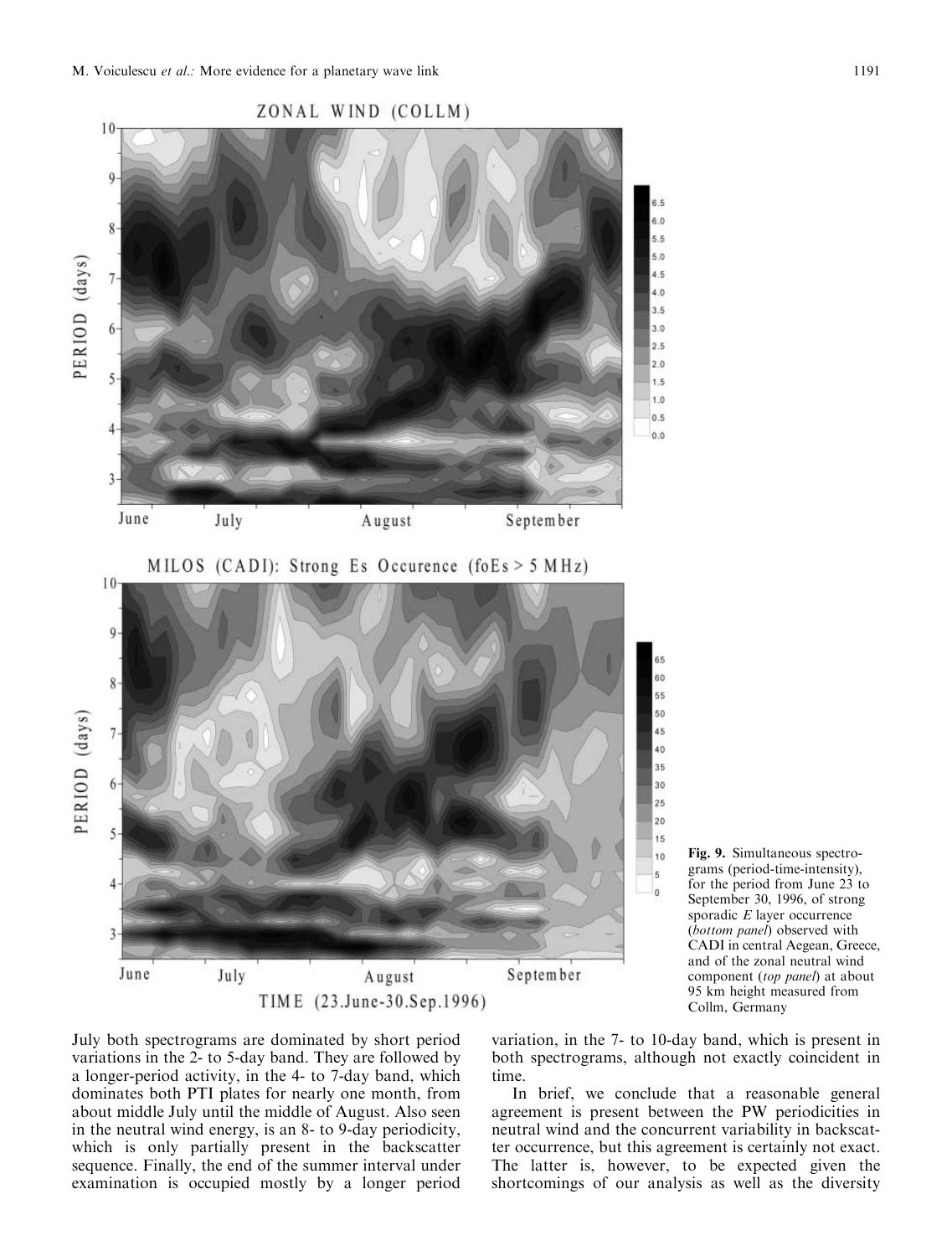



and complexity of the processes which presumably transfer energy from the large-scale PW into the generation of short-scale  $E$  region irregularities that scatter the radio waves.

# **5 Discussion**

We have presented for first time some direct evidence in favour of a relationship between planetary wave periodicities in the neutral wind and the long-term variations in occurrence of midlatitude VHF backscatter and sporadic  $E$  layers. Although this evidence cannot be fully conclusive, it is certainly of importance and emphasises the need for a comprehensive interpretation and a physical understanding of the relation between PW and sporadic  $E$  layer phenomena.

Seemingly, the problem has a dual character; that is, we need to understand the PW relation with both, sporadic E and backscatter. The most fundamental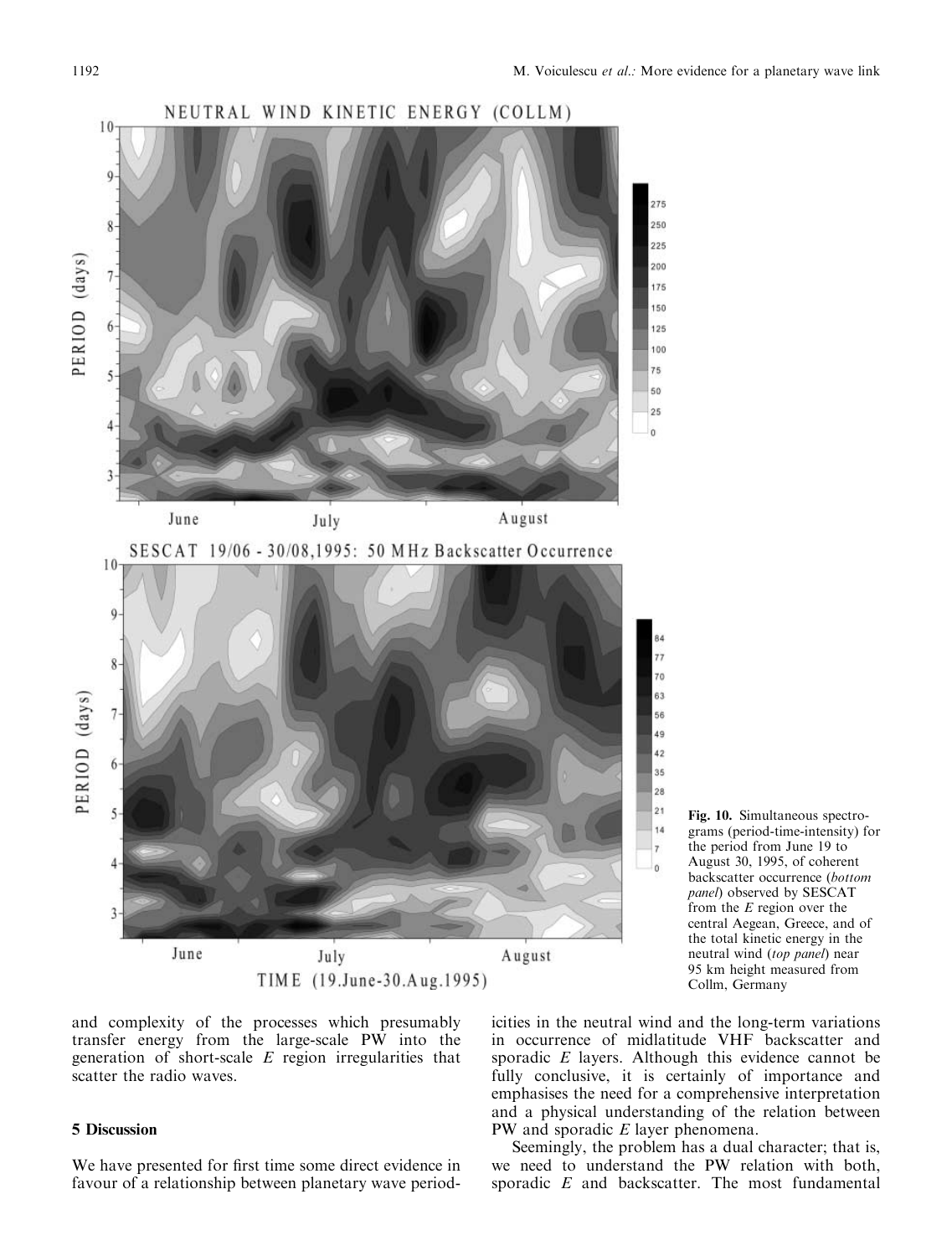aspect, however, relates to the role played by PW in the formation of strong  $E_s$  layers, since midlatitude coherent echoes are observed in close connection with strong sporadic  $E$  layers. The latter are resumed to provide the vertical density gradients that help destabilise the plasma via the gradient drift instability (e.g. see Riggin *et al.*, 1986). As a matter of fact, the presence of a strong  $E_s$  is considered to be a necessary, although not always sufficient, condition for the generation of the scattering irregularities (e.g. see results of Hussey et al., 1998). Consequently, a mechanism explaining the relation between PW and strong  $E_s$  implies also an indirect PW role for the backscatter occurrence as well.

A mechanism along these lines was proposed recently by Shalimov et al., (1999) in an effort to explain how PW contribute in the formation of strong  $E_s$ , which, if valid, could account for the periodicities in backscatter as well. On the other hand, the generation of midlatitude irregularities is a complex process which requires, in addition to the density gradients associated with strong  $E_s$ , enhanced electric fields and/or strong neutral winds, as discussed for example recently by Kagan and Kelley (1998). In this respect, another process, which assumes a direct PW action on the driving terms of the gradientdrift instability maybe also applicable. For instance, Tsunoda et al. (1998) proposed a PW-driven dynamo in the ionosphere that can enhance electric fields, which in turn would produce field-aligned irregularities (FAI) and control the backscatter occurrence. The disadvantage of this process, however is that it cannot account for the long-term variability in  $E_s$ , seen in the CADI data to occur in phase with the 50 MHz echoes.

The mechanism by Shalimov et al. (1999) is simple and, because of this, quite attractive. In this process, the  $E$  region metallic ion plasma is forced to converge horizontally and accumulate inside areas of positive vorticity setup by cyclonic neutral wind shears within a planetary wave. In a barotropic atmosphere under geostrophic balance, PW are characterised by large cyclonic and anticyclonic vortices propagating westward (Holton, 1982; Volland, 1988). Shalimov et al. (1999) argued that the large-scale horizontal wind shears accompanying the regions of cyclonic motion within a PW can lead to significant plasma accumulation which acts as complimentary to the vertical wind shear process so that dense  $E_s$  can form more efficiently and frequently. Note that at  $E$  region altitudes the ion-neutral collision frequency is greater than the ion gyrofrequency, so the ion velocity is given by:

$$
\mathbf{V}_i = \mathbf{U} + \frac{e}{m_i v_i} \mathbf{E} + \beta_i (\mathbf{U} \times \mathbf{b}) - D_i \frac{\nabla N}{N} ,
$$

where  $\Omega_i$  is the ion gyrofrequency,  $v_i$  is the ion-neutral collision frequency,  $\beta_i = \Omega_i/v_i$ ,  $\mathbf{b} = \mathbf{B}/|\mathbf{B}|$  is the geomagnetic unit vector, U is the neutral wind velocity, E is the total electric field,  $N$  is the plasma density,  $D_i = k_B T_i / m_i v_i$  is the ion diffusion coefficient,  $m_i$  and  $T_i$  are the ion mass and ion temperature, and  $k_B$  is Boltzmann's constant. In the  $E$  region between 95 and 120 km, the ions tend to move with U but also be subject to a Lorentz force that may deflect them away from the neutral wind velocity; since the direction of the geomagnetic field remains fixed, the sense of deflection depends of the direction of the neutral wind. As for the electrons, because the ratio  $\beta_e = \Omega_e/v_e$  is very large, they are not affected by the neutral wind, therefore they simply follow the ions to neutralise the space charge.

In this process the plasma will converge only in horizontal areas of cyclonic motion where the wind flows counterclockwise. Figure 11 shows how plasma accumulates and converges in regions of cyclonic winds of a propagating PW. The situation is analogous to the classic wind-shear mechanism of  $E_s$  formation but with the geometry now being in the horizontal rather than the vertical plane. Differences between the two processes, however, arise because of different characteristic scales involved, both in time and space. In fact, it is precisely these large characteristic scales that play the key role in the PW plasma accumulation process because they help reduce plasma diffusion (for details see Shalimov et al., 1999). It is important to stress that PW accumulation of ions does not necessarily lead to the formation of a strong  $E_s$ , which requires a vertical wind shear to be active, but certainly favours it. On the other hand, at adjacent areas of anticyclonic motions the ions move outwards, therefore making those areas less favourable for strong  $E_s$  generation. As a result, for a westward propagating PW, an ionosonde will detect intervals of high, followed by intervals of low,  $E_s$  occurrence with a period equal to the PW period, that is, in the same fashion as illustrated in Fig. 5 for the CADI data.

In a different approach, it can be hypothesised that the passage of a PW and its interaction with the ions in the lower ionosphere can possibly affect the driving



large areas occupied by horizontal wind shears produced by cyclonic winds in a westward propagating planetary wave. This applies for lower E region altitudes where ion motion is controlled by the neutrals and the geomagnetic Lorentz force, thus ions are deflected inwards and, since they have long life times, tend to accumulate. Apparently, inside these areas it is easier to form strong sporadic  $E$  layers (from Shalimov et al., 1999)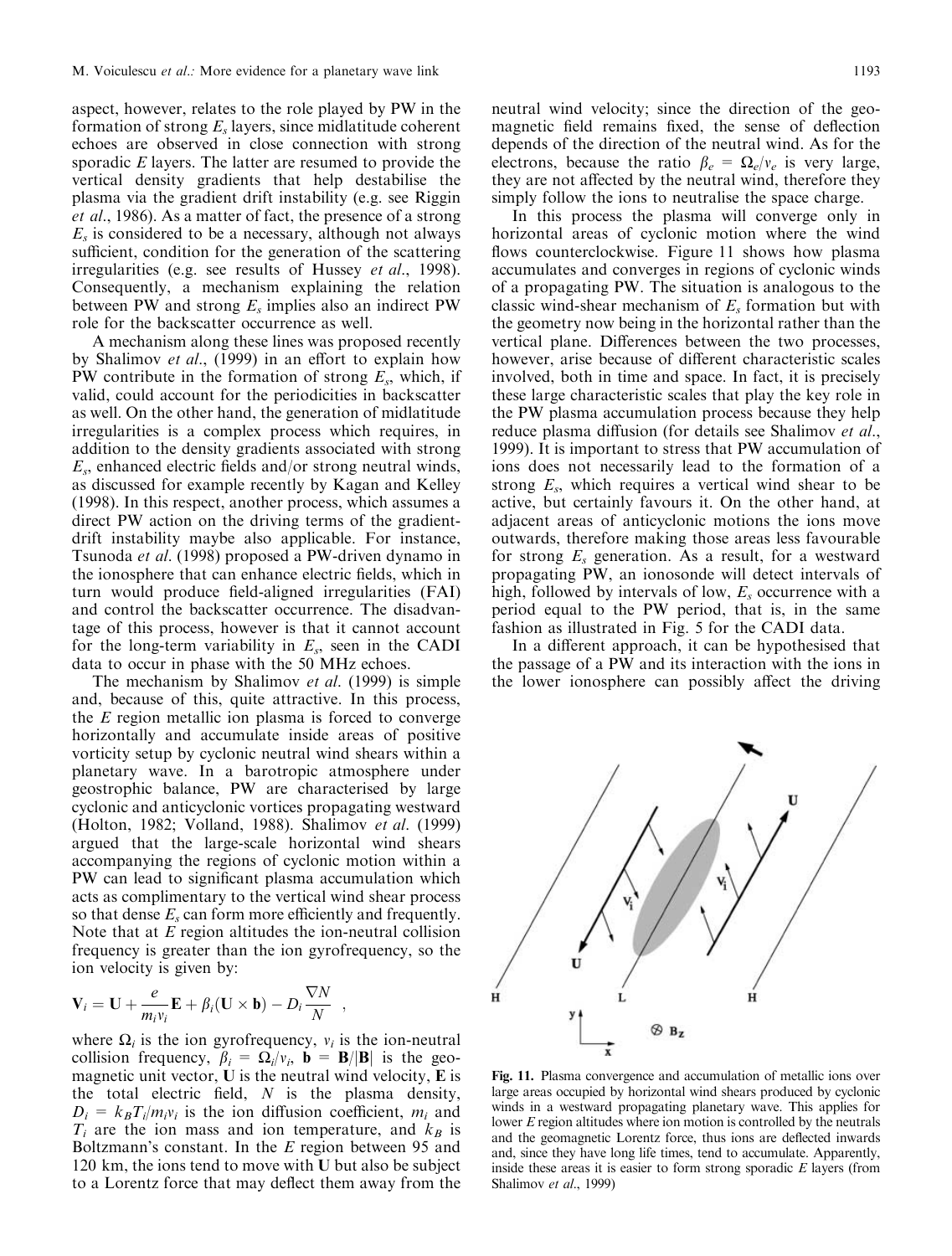terms in the instability process, in particular the electric field and the neutral wind. This notion was applied by Tsunoda *et al.* (1998) in an effort to explain a pronounced 5-day periodicity in the occurrence of the quasi-periodic (QP) echoes in midlatitude backscatter (e.g. see Yamamoto et al., 1992). They proposed that the occurrence of QP echoes is affected by a contribution of the wind to the dynamo electric field any by the changing direction of the neutral wind. To support their postulation that PW induced variations in  $E$  region neutral wind can produce corresponding variations in the dynamo electric field, they relied on model results by Ito et al. (1986) on the dynamo effect of a quasi-2 day planetary wave. According to Tsunoda et al. (1998), a dynamo field could be generated by a PW if the  $E$  region conductivity is comparable to or greater than that in the F region and if the PW vertical wavelength is greater than the thickness of the  $E$  region. Under these conditions, they argued that because the wind vector of the PW is elliptically polarised at midlatitudes, a preferred wind direction conductive to the generation of QP echoes through dynamo fields may occur every 5 days, thus imposing a strong 5-day modulation in echo occurrence.

Finally, a modulation in the ambient neutral wind by a PW can, in principle, have also a direct effect on the unstable state of the midlatitude  $E$  region plasma and therefore to the backscatter occurrence. Because of the rather small ambient electric fields at midlatitude, recent studies suggested that the neutral wind, which is often ignored in theoretical calculations, might be of importance in the generation of plasma irregularities by the gradient drift instability (Kagan and Kelley, 1998). When considering the neutral wind as well, the linear dispersion relationship for the angular frequency and growth rate, for waves propagating perpendicular to the magnetic field, are:

$$
\omega = \frac{\mathbf{k} \cdot (\mathbf{V}_e + \psi_0 \mathbf{V}_i)}{1 + \psi_0}
$$

and

$$
\gamma = \frac{\psi_0}{(1 + \psi_0)v_i} \left[ \frac{\left[\mathbf{k} \cdot (\mathbf{V}_e - \mathbf{V}_i)\right]^2}{(1 + \psi_0)^2} - k^2 C_s^2 \right] + \frac{\mathbf{k} \cdot (\mathbf{V}_e - \mathbf{V}_i)}{(1 + \psi_0)^2} \cdot \frac{v_i}{\Omega_i L_\perp k}
$$

In these equations,  $k$  is the plasma wave number,  $\psi_0 = v_e v_i / \Omega_i \Omega_e$ ,  $C_s$  is the acoustic speed,  $V_e$  and  $V_i$  are the electron and ion drift velocities, and  $L_{\perp} = N/(dN)$  $dz \cos I$ ) is the scale length of the plasma density gradient perpendicular to the magnetic field, where the symbols N, I and z designate the ambient plasma density, the magnetic dip angle, and the vertical direction, respectively.

Note that, besides the usual driving terms, that is, the ambient electric field entering via the electron drift velocity  $V_e = E \times B/B^2$  and the vertical density gradient  $dN/dz$  provided by a sporadic E layer, the neutral wind U is also included in the dispersion relation

through the ion drift. The ion velocity,  $V_i$ , is approximately equal to  $U$ , since in the  $E$  region the motion of the unmagnetised ions is controlled by collisions with the neutrals. It is important to stress that, because the driving density gradients perpendicular to  $\bf{B}$  are lying in the meridional plane, this mechanism is most effective in generating large-scale primary irregularities propagating in the zonal direction because the theory requires the electric field to be parallel to the density gradient for plasma destabilisation. In this geometry, the ambient neutral wind is expected to contribute positively (negatively) to the instability if it has a sizeable zonal component that is antiparallel (parallel) to the  $E \times B$ electron drift. Also note that, in this scenario, radars beaming northward observe short-scale irregularities generated, presumably, through nonlinear processes that cascade wave energy from the larger scale zonal primaries to shorter scale secondary waves propagating in other directions (e.g., Sudan, 1983).

In the context of the present study, the possibility exists for the PW wind field to alter decisively the ambient neutral wind so that the relative electron-ion drift  $V_e - V_i$  to be modulated accordingly and drive the instability at an oscillatory manner in phase with the PW period. In this process, and in line with the previous discussion, the PW zonal component is expected to be much more important than the meridional one because it complies with the optimal geometry for instability and thus for the generation of plasma turbulence.

If the latter mechanism operates effectively, then it could explain the appearance and disappearance of echoes with periods comparable to those of planetary waves. However, there is a fact which casts doubt on the effectiveness of this process, that is, the rather small wind amplitudes associated with PW which are in the range of 10 to 30 m/s. Although these are somewhat comparable to the mean dynamo electric fields at midlatitude, they are well below the wind field variations associated, for example, with diurnal and semidiurnal tides (e.g. Meek et al., 1996) as well as large zonal wind shears associated with gravity waves (e.g. Larsen et al., 1998 and references therein). Also the PW-induced ion drifts  $V_i$  are much smaller compared to  $E \times B$  electron drifts caused by enhanced polarization electric fields which are supposed to occur locally during midlatitude backscatter conditions (e.g. Haldoupis *et al.*, 1997; Shalimov et al., 1998).

#### Summary and concluding comments

We have provided more necessary details and new additional data analysis in order to supplement and extend recent work summarised in a geophysical research letter by Voiculescu et al. (1999). In brief, we have analysed a large database of midlatitude 50 MHz backscatter, observed with the Sporadic E Scatter Experiment (SESCAT) from Crete, Greece over four summers of continuous operation, to study the long-term variability in echo occurrence. Dominant periodicities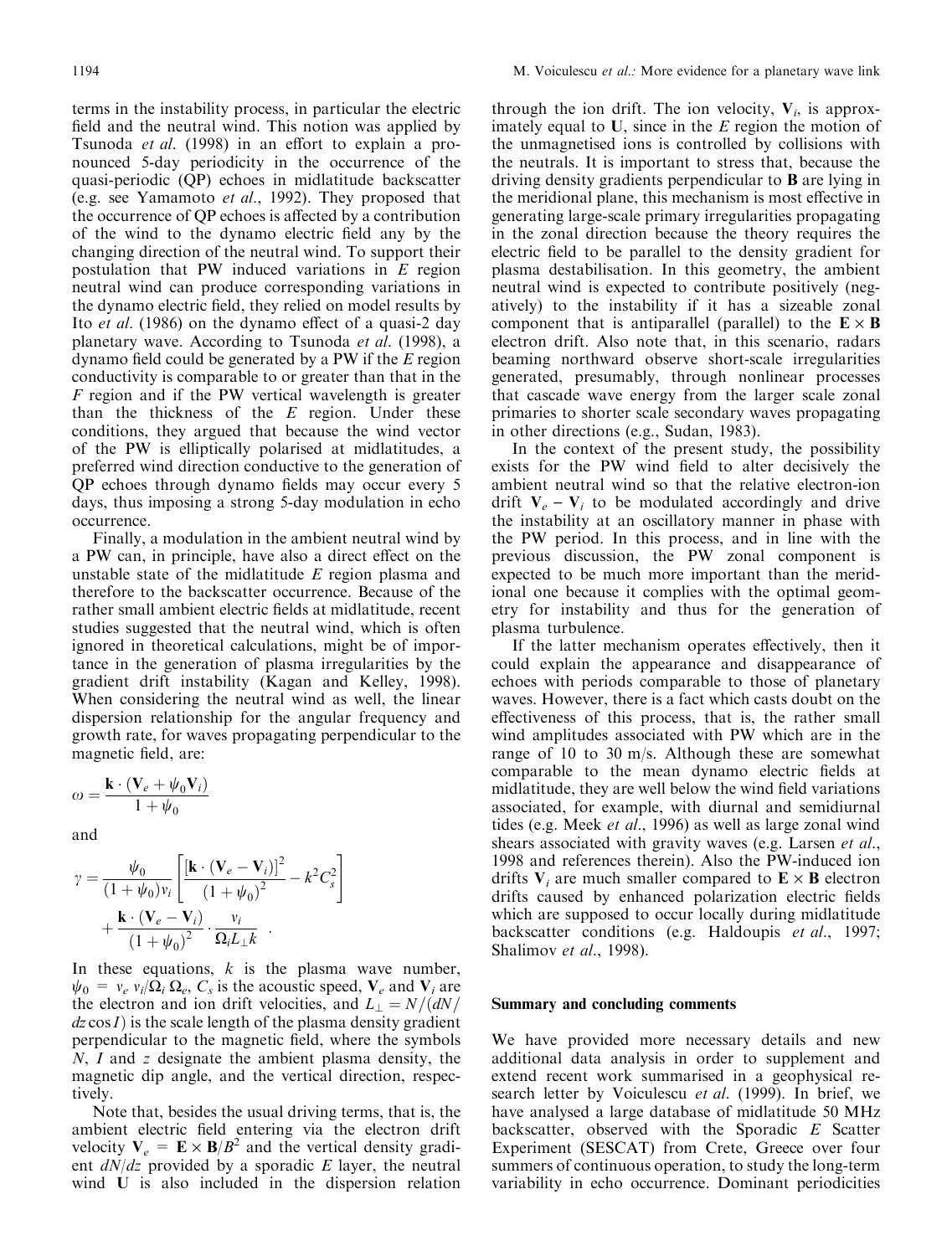with characteristic periods in the bands from 2 to 3 and 4 to 7 days are found to occur regularly, with no relation to geomagnetic activity. In addition, by analysing simultaneous digital ionosonde data from the same ionospheric volume, that were available only for one summer, we found that the same long-term periodicities also exist in the occurrence of strong sporadic  $E$  layers.

These periodicities were attributed to travelling planetary waves, which are known to exist in the midlatitude mesosphere and lower thermosphere. Relying on results published in the open literature, we inferred that the characteristics of the long-term periodicities in 50 MHz coherent echo and strong  $E_s$ occurrence, that is, the prevailing periods and how they change with time during summer, the duration of the dominant periodicities, and the overall seasonal dependence, all compared well with corresponding planetary wave properties. To test this inference further, we have attempted for first time a direct comparison between the periodicities in our data and in simultaneous neutral wind observations at upper mesospheric heights made from central Germany. By applying the same method of dynamic spectral analysis in both data sequences, simultaneous spectrograms showed a good deal of agreement between the planetary wave periods and those seen simultaneously in the occurrences of strong  $E<sub>s</sub>$  and 50 MHz backscatter.

The results presented, although not fully conclusive, are certainly supportive of the postulation of a planetary wave link with nighttime  $E$  region phenomena detected by ionosondes and coherent backscatter radars. Since the presence of a strong  $E_s$  is known to be a necessary prerequisite for coherent backscatter to occur at midlatitudes, the most important and challenging implication of our findings is about the potential role that planetary waves play in  $E_s$  formation. This option opens a new dimension in the ongoing research into sporadic  $E$  layering phenomena in the ionosphere and demands new theoretical and observational work. The first effort to formulate the planetary wave role in midlatitude  $E_s$  production was made recently by Shalimov et al. (1999), who suggested a simplified theoretical model based on the ionconverging properties of large-scale horizontal wind shears in the zonal wind which accompany regions of positive vorticity within a planetary wave propagating westward in the Northern Hemisphere. A detailed discussion of this mechanism in relation to our observations was provided here. The observed close relation between the long-term periodicities in  $E_s$ occurrence and those in the zonal wind component of the planetary wave data is maybe the first direct hint in support of the Shalimov et al. (1999) mechanism. We need to stress however, this is merely a tentative indication and more analysis in depth is needed for this mechanism to be verified, a task worth undertaking in a future study. In addition, this mechanism needs further theoretical development to include time varying and vertical wind, effects on local convergence and divergence of the plasma.

Acknowledgements. We are grateful to C. Jacobi, University of Leipzig, for his kindness in making available the Collm data used in our analysis. One author (M.V) thanks University of Crete for providing support during her three month stay at the Ionospheric Physics Laboratory of the Physics Department, where part of the work was completed. Another author (S.S) thanks the Greek Ministry of National Economy, Directorate on International Economic Organisations, for supporting his University of Crete visit through a two-month fellowship. SESCAT and CADI were operated

by the University of Crete and Max-Planck-Institut fur Aeronomie. Topical Editor M. Lester thanks A. Bourdillon and another referee for their help in evaluating this paper.

#### **References**

- Apostolov, E. M., D. Altadill, and L. Alberta, Characteristics of quasi-2-day oscillations in the  $f_0F_2$  at northern middle latitudes, J. Geophys. Res., 100, 12 163, 1995.
- Charney, J. G., and P. G. Drazin, Propagation of planetary-scale disturbances from the lower into the upper atmosphere, J. Geophys. Res., 66, 83, 1961.
- Chen, P.-R., Two-day oscillations of the equatorial ionization anomaly, *J. Geophys. Res.*, 97, 6343, 1992.
- Clark, R. R., A. C. Current, A. H. Manson, C. E. Meek, S. K. Avery, S. E. Palo, and T. Aso, Hemispheric properties over two day wave from mesosphere lower thermosphere radar observations, J. Atmos. Terr. Phys., 56, 1279, 1994.
- Deng, W. et al., Coordinated global radar observations of tidal and planetary waves in the mesosphere and lower thermosphere during 20-30 January 1993, J. Geophys. Res., 102, 7307, 1997.
- Forbes, J. M., Planetary waves in the thermosphere-ionosphere system, J. Geomag. Geoelectr., 48, 91, 1996.
- Forbes, J. M., Tidal and planetary waves, in The upper mesosphere and lower thermosphere, a review of experiment and theory, eds. R. M. Johnson, and T. L. Killeen, p. 67, 1994.
- Fraser, G. J., The 5-day wave and ionospheric absorption, J. Atmos. Terr. Phys., 39, 12, 1977.
- Geisler, J. E., and R. E. Dickinson, The five-day wave on a sphere with realistic zonal winds, J. Atmos. Sci., 33, 632, 1976.
- Haldoupis, C., and K. Schlegel, A 50 MHz radio Doppler experiment for mid-latitude E-region coherent backscatter studies. System description and first results, Radio Sci., 28, 959, 1993.
- Haldoupis, C., and K. Schlegel, Characteristics of midlatitude coherent backscatter from ionospheric  $E$  region obtained with Sporadic E Scatter experiment, J. Geophys. Res., 101, 13 387, 1996.
- Haldoupis, C., D. T. Farley, and K. Schlegel, Type 1 echoes in the midlatitude E region, Ann. Geophysicae, 15, 908, 1997.
- Harris, T. J., A long-term study of the quasi-two-day wave in the middle atmosphere, J. Atmos. Terr. Phys., 56, 569, 1994.
- Holton, J. R., An introduction to dynamic meteorology, Academic Press, New York, 1982.
- Hussey, G. C., K. Schlegel, and C. Haldoupis, Simultaneous 50 MHz coherent backscatter and digital observations in the midlatitude E region, J. Geophys. Res., 103, 6991, 1998.
- Hysell, D. L., and J. D. Burcham, 30 MHz radar interferometer observations of midlatitude  $E$  region irregularities,  $J.$  Geophys. Res., 105, 12 797, 2000.
- Ito, R., K. Susumu, and T. Tsuda, Consideration of an ionospheric wind dynamo driven by a planetary wave with a two-day period, *J. Atmos. Terr. Phys.*, **48,** 1, 1986.
- Jacobi, C., R. Schminder, and D. Kürschner, Planetary wave activity obtained from long-period (2-18 days) variations of mesopause regions over Central Europe (52°N, 15°E), J. Atmos. Sol.-Terr. Phys., 60, 81, 1998.
- Kagan, L. M., and M. C. Kelley, A wind-driven gradient drift mechanism for mid-latitude  $E$  region ionospheric irregularities, Geophys. Res. Lett., 25, 4141, 1998.
- Larsen, M. F., S. Fukao, M. Yamamoto, R. Tsunoda, K. Igarashi, and T. Ono, The SEEK chemical release experiment: Observed